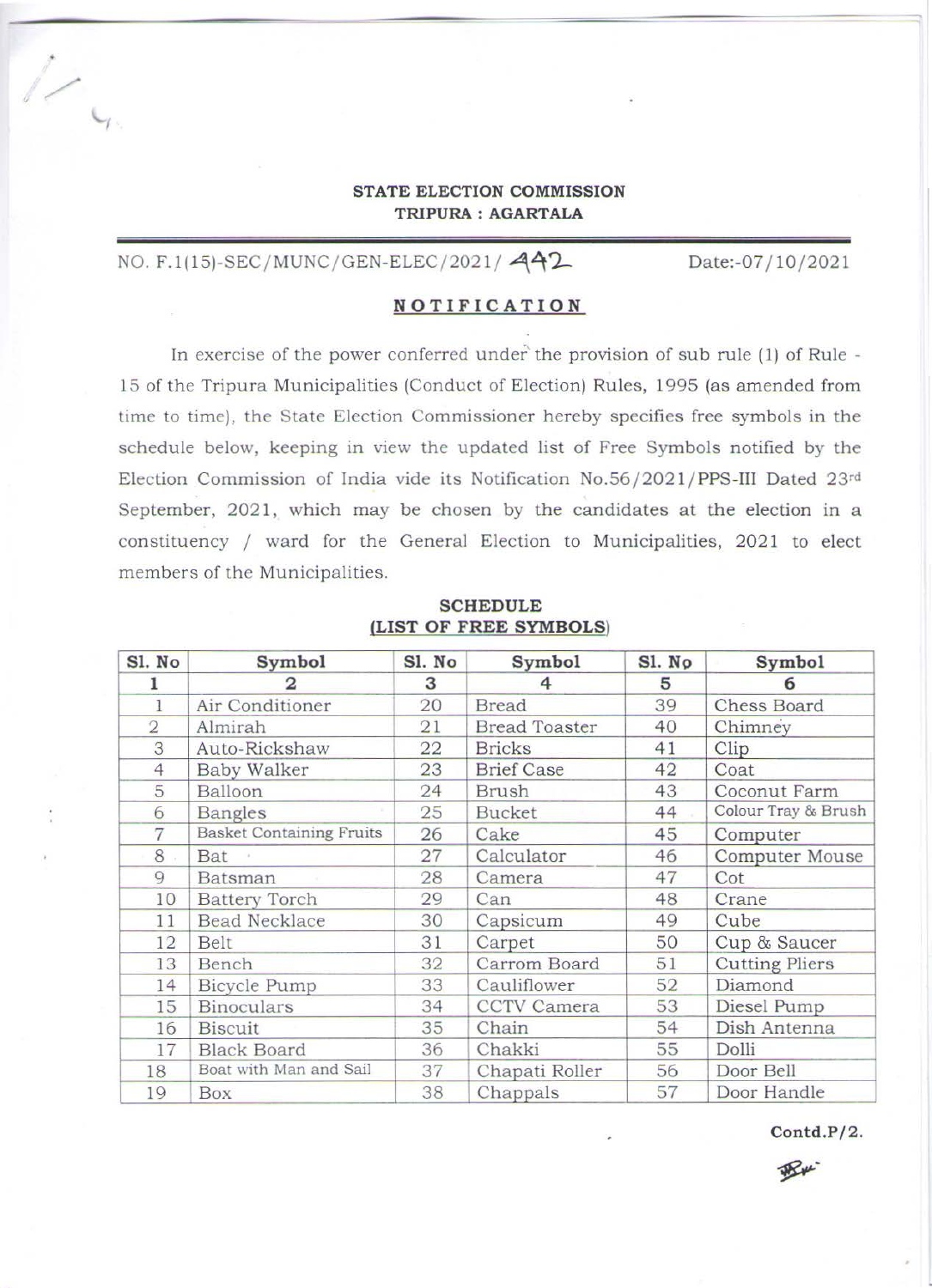**Page -2 .** 

| Sl. No | Symbol                  | Sl. No | <b>Symbol</b>            | Sl No | Symbol               |
|--------|-------------------------|--------|--------------------------|-------|----------------------|
| 58     | Drill Machine           | 101    | Mike                     | 144   | Sitar                |
| 59     | Dumbbells               | 102    | Mixee                    | 145   | <b>Skipping Rope</b> |
| 60     | Ear Rings               | 103    | Nail Cutter              | 146   | Slate                |
| 61     | Electric Pole           | 104    | Neck Tie                 | 147   | Soap Dish            |
| 62     | Envelope                | 105    | Noodles Bowl             | 148   | Socks                |
| 63     | <b>Extension Board</b>  | 106    | Pan                      | 149   | Sofa                 |
| 64     | Flute                   | 107    | Pants                    | 150   | Spanner              |
| 65     | Football Player         | 108    | Peanuts                  | 151   | Stapler              |
| 66     | Fountain                | 109    | Pears                    | 152   | Stethoscope          |
| 67     | Frock                   | 110    | Peas                     | 153   | Stool                |
| 68     | Frying Pan              | 111    | Pen Drive                | 154   | Stumps               |
| 69     | Funnel                  | 112    | Pen Nib with Seven Rays  | 155   | Swing                |
| 70     | Ganna Kisan             | 113    | Pen Stand                | 156   | Switchboard          |
| 71     | Gas Cylinder            | 114    | Pencil Box               | 157   | Syringe              |
| 72     | <b>Gas Stove</b>        | 115    | Pencil Sharpener         | 158   | T.V. Remote          |
| 73     | <b>Gift Pack</b>        | 116    | Pendulum                 | 159   | Table                |
| 74     | Ginger                  | 117    | Pestle and Mortar        | 160   | Tea Filter           |
| 75     | Glass Tumbler           | 118    | Petrol Pump              | 161   | Telephone            |
| 76     | Gramophone              | 119    | Phone Charger            | 162   | Television           |
| 77     | Grapes                  | 120    | Pillow                   | 163   | Tennis Racket & Ball |
| 78     | Green Chilli            | 121    | Pineapple                | 164   | Tent                 |
| 79     | Hand Cart               | 122    | <b>Plastering Trowel</b> | 165   | Throwing a Javelin   |
| 80     | Harmonium               | 123    | Plate Containing Food    | 166   | Tiller               |
| 81     | Hat                     | 124    | Plate Stand              | 167   | Toffees              |
| 82     | <b>Head Phone</b>       | 125    | Pot                      | 168   | Tongs                |
| 83     | Helicopter              | 126    | Pressure Cooker          | 169   | <b>Tooth Brush</b>   |
| 84     | Helmet                  | 127    | <b>Punching Machine</b>  | 170   | <b>Tooth Paste</b>   |
| 85     | Hockey and Ball         | 128    | Razor                    | 171   | Tray                 |
| 86     | Hour Glass              | 129    | Refrigerator             | 172   | Triangle             |
| 87     | Ice Cream               | 130    | Ring                     | 173   | Truck                |
| 88     | Immersion Rod           | 131    | Road Roller              | 174   | Trumpet              |
| 89     | Iron                    | 132    | Robot                    | 175   | Tube Light           |
| 90     | Jackfruit               | 133    | Room Cooler              | 176   | Typewriter           |
| 91     | Kitchen Sink            | 134    | Room Heater              | 177   | Tyres                |
| 92     | Lady Finger             | 135    | Rubber Stamp             | 178   | Vacuum Cleaner       |
| 93     | Laptop                  | 136    | Safety Pin               | 179   | Violin               |
| 94     | Latch                   | 137    | Saw                      | 180   | <b>Walking Stick</b> |
| 95     | Letter Box              | 138    | School Bag               | 181   | Wall Hook            |
| 96     | Lighter                 | 139    | Scissors                 | 182   | Wallet               |
| 97     | Ludo                    | 140    | Sewing Machine           | 183   | Walnut               |
| 98     | Lunch Box               | 141    | Ship                     | 184   | Water Melon          |
| 99     | Blowing<br>Man<br>Turha | 142    | Shoe                     | 185   | Water Tank           |
| 100    | Matchbox                | 143    | Shutter                  | 186   | Well                 |

Í

**Contd.P/3.**<br> **B**